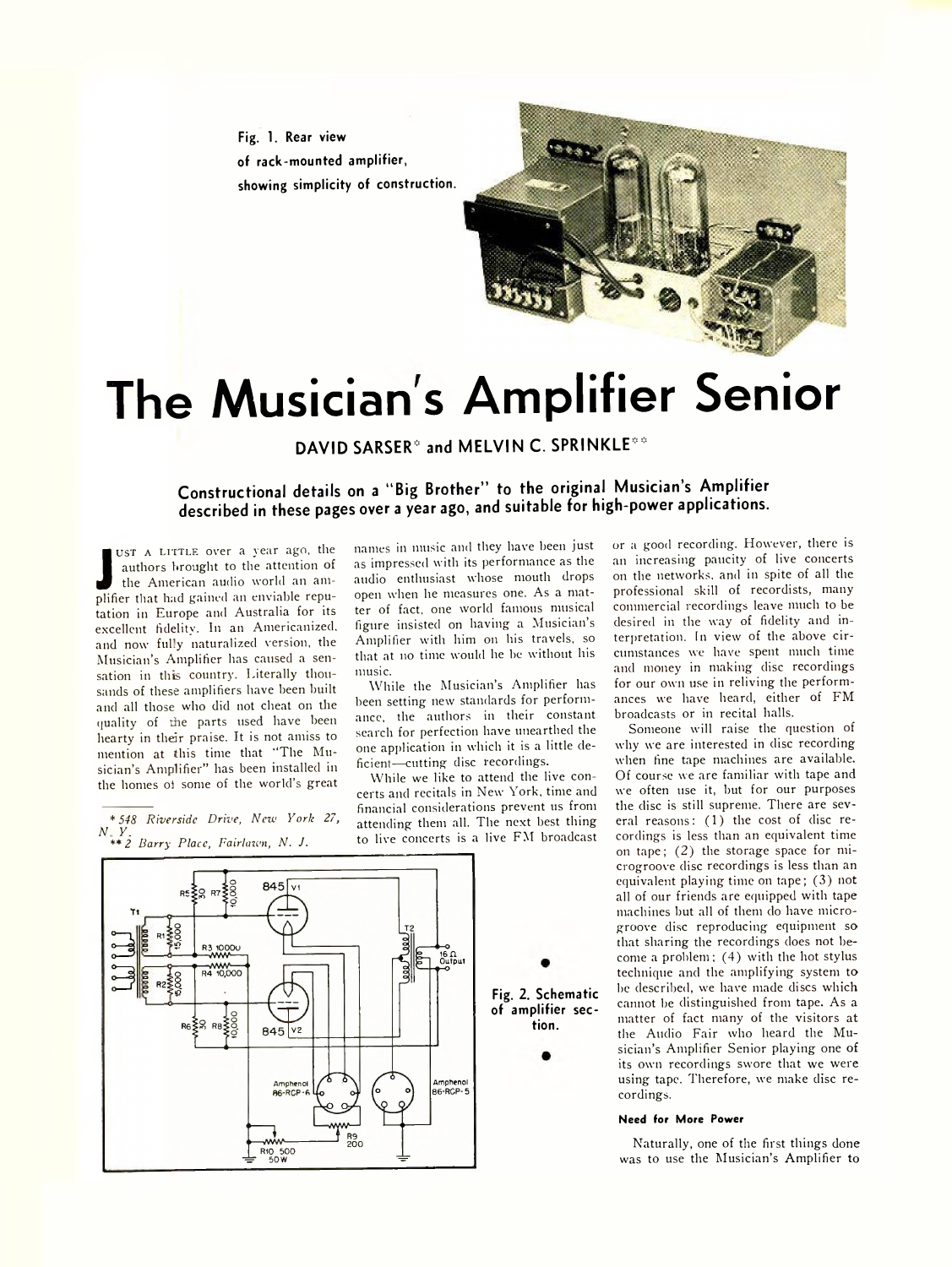

drive a magnetic cutting head. Here the output power of the amplifier was just a little inadequate to give the equalization that makes a disc recording sound good to musical ears. There have arisen also a few cases where someone wanted to have his music at ear shattering levels (these individuals for some reason live away out in the country) and then there have been certain installations where it was necessary to drive a system of speakers throughout an entire home. Thus there is a need for a power amplifier which will deliver more power than the Musician's Amplifier but yet maintain the same or possibly even higher standards of naturalness in reproduction.

The power level desired was 40 watts. *clean* This figure was arrived at from disc recording considerations as follows : Most modern cutting heads make excellent microgroove recordings when fed with  $\frac{1}{4}$  watt average level as read on a VU meter. We feel that the pre-emphasis at 10,000 cps should be no more than 10 db but preferably 6 db as mentioned in *7E* April 1948, page 15. In addition, we wanted at least 10-db reserve power to handle the peaks in the music and speech. The total power required comes to 25 watts on a 10-db reserve power basis, while 40 watts gives 12 db of reserve power. For cutting 78-r.p.m. records, little or no pre-emphasis is required so that when an average level of  $+31$  dbm is fed to the cutter in cutting 96 lines per inch, there is a reserve of 15 db to handle peaks.

Having arrived at the desired power output, we examined the several po .sible ways in which the power output of the Musician's Amplifier could be increased.

We came to the conclusion that the simplest and best way was to use a push-pull power amplifier stage of more than adequate capacity and drive it from the Musician's Amplifier as is. The possibility of push-pull-parallel 807 stages was considered and several would, of course, produce even higher IM distortion.

## **Transformer Selection**

Selection of the output transformer was relatively easy, since there are only a few types available. The one chosen— Peerless S-275S—has a gain-frequency response within 1-db limits from 20 to 20,000 cps, and the power delivery is no more than 3 db down from its rated power of 80 watts at these frequencies. Since the 3-dh power drop-off point at low frequencies is determined by the magnitude of the a.c. exciting current in the primary, we were assured of 40 watts clean at 20 cps. Leakage reactance and shunt capacitances are controlled so as to give 40 watts at 20,000 cps. Subsequent measurements proved that this transformer would provide us with a flat power-frequency characteristic from 20 to 20,000 cps.

The input coupling could have been resistance-capacitance, but this would have involved high-impedance leads with consequent frequency errors. Thus the elimination of an input transformer would have been poor economy. The Peerless S-281Q input transformer is made to operate at 30 db above 6 milliwatts, or at a level of 6 watts, and so can drive a 250-watt booster. The drive



**fier.**

**Fig. 4. Schematic of power supply section. Connections between amplifier and power supply are made with cables which plug into the two units.**

models were built but the results were not too satisfactory. An advantage of the method decided on—the booster stage— was that it does not in any way make obsolete one's investment in equipment. This is an important consideration in these days of high prices. Conventional receiving tubes were ruled out by the power level desired, and from the list of transmitting tubes available to our pocketbook the 845 was selected. This old standby can give 75 watts in push-pull Class AB, and so would be coasting at 40 watts Class A. Operation in Class A was arrived at by the fact that an increase in bias to Class AB, conditions caused the IM distortion to jump to values considered excessive for recording work. Class B operation

for 40 watts just "tickles" the translormer. Primary impedances are provided for 14 ohms as well as for 250 and 500 ohms, and the 14-ohm primary impedance is used with the 16-ohm output of the conventional Musician's Amplifier. A 500-ohm input is available for those who have a 500-olmi output on their amplifiers. The secondary of the input transformer is loaded with two 15,000-ohin, 5-watt resistors to absorb the drive power and to terminate the Musician's Amplifier properlv. Noninductive resistors should be used if at all available. The only other circuit components required for the amplifier proper are resistors, as shown in the schematic, *Fig.* 2.

*['Continued on page* JO]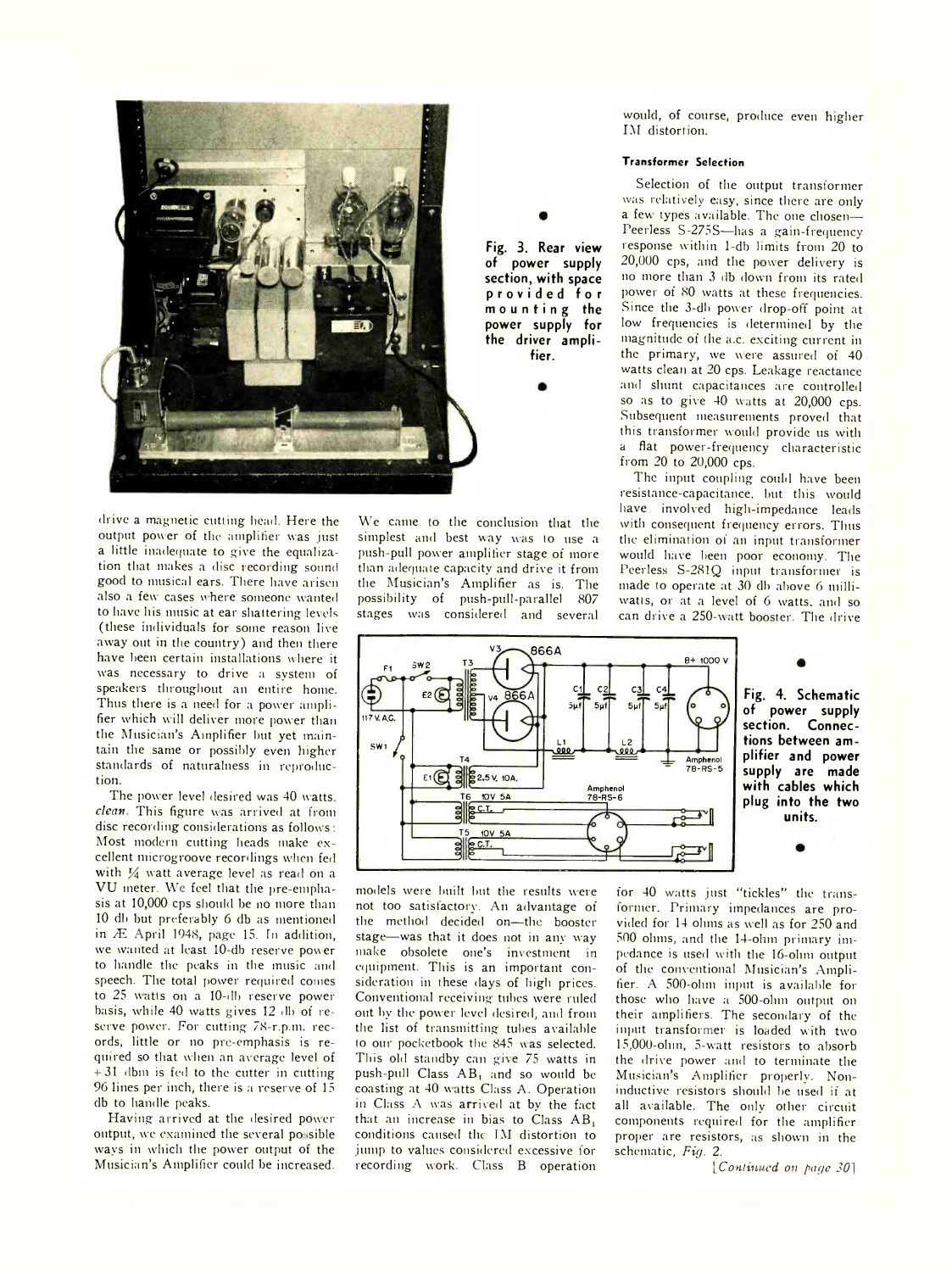It will be noted that inverse feedback is used, in two loops. The loop from the output transformer secondary to grids is used to wipe out just a trace of overshoot which appears on 10,000 cps square waves. The second loop, to the low ends of the input transformer secondaries, is used to lower the source impedance slightly and, as a by-product, to improve the IM distortion at lower power levels. Only 4 db feedback is used— including the effects of both loops—and there is absolutely no trace of oscillation in the combination of amplifiers. The source impedance on the 16-olun output winding is 10 ohms, which is sufficient to give adequate damping to a good speaker.

The bias circuit for the 845's provides for balancing plate currents between the two tubes in addition to permitting a wide range of adjustment of bias voltage. The potentiometer  $R_{\theta}$  adjusts the balance between the two tubes, while *R 10* sets the average bias, serving as the self-bias resistor. Bias is set normally, under the operating conditions selected. at 85 volts for a plate supply of 1000 volts. This gives an effective plate voltage of 915, and results in minimum in termodulation distortion.

# **Analysis of Operating Conditions**

The tubes are operated at a condition which is slightly in excess of normal rating m order to keep distortion as low as possible at the desired power out put. Thus, with a- 1000-volt supply and an effective plate voltage of 915, the plate current is 125 ma per tube, or a quiescent plate dissipation of 114 watts per tube. This is 14 per cent higher than the rated plate dissipation of the 845, but in view' of the improved operation the excess was felt to be justified. Tests were made of the amplifier with 99 watts plate dissipation (900 volts plate, 100 volts bias, resulting in a current of 110 ma per tube) but the intermodulation distortion was approximately doubled. For example, at an output power of 38 watts, the IM distortion for 99-watt dissipation is 8.2 per cent, while for the 114watt condition the IM distortion is 4.4 per cent. Increased tube failures, if any, will be a small price to pay for the lower distortion on records. Those who want to operate their tubes within the ratings may do so with the assurance that their amplifier will have no more distortion then most commercial amplifiers, and in all probability the distortion will be less. The 8.2 per cent IM at 38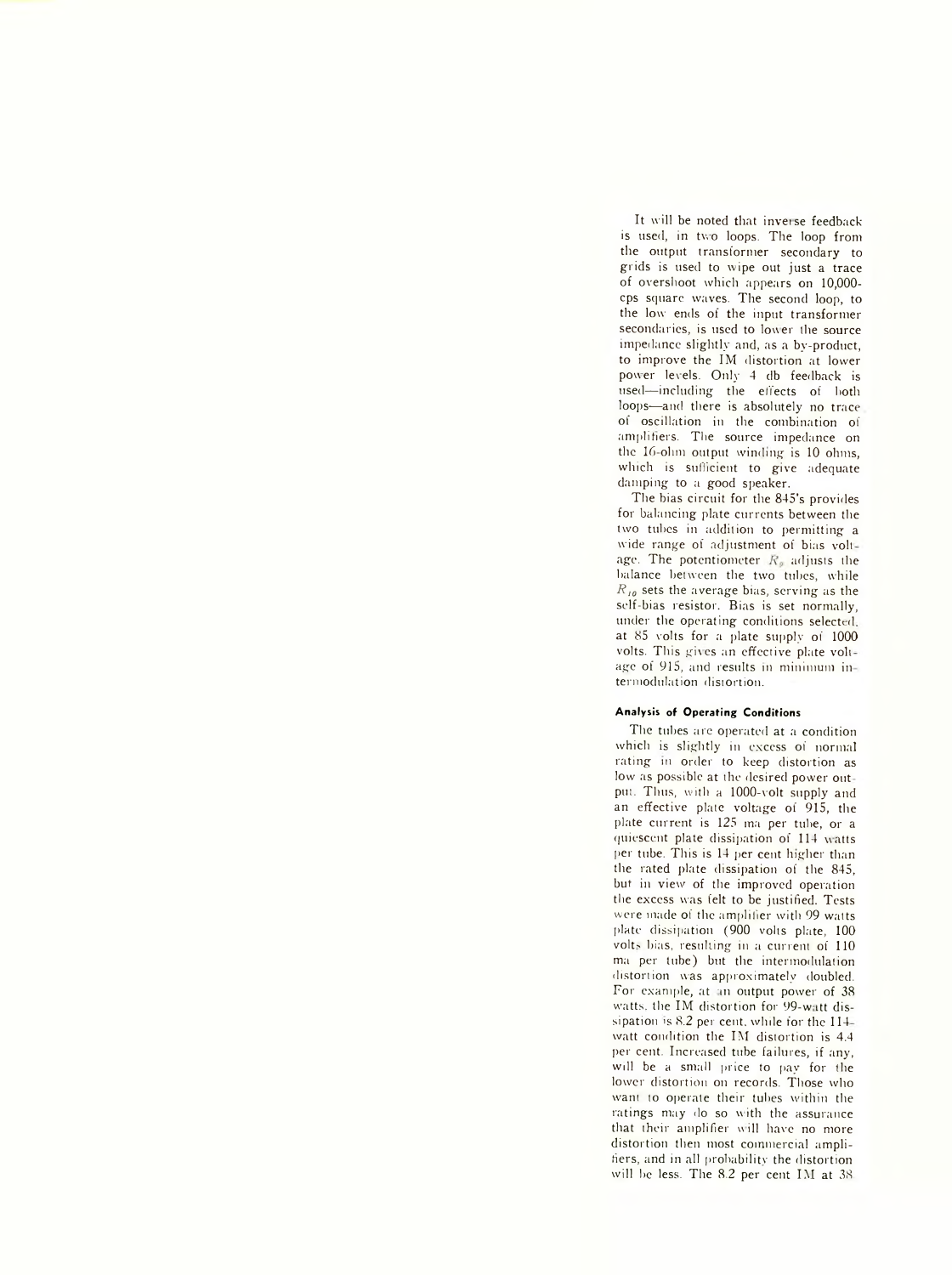watts in the 99-watt condition is the distortion rating of commercial highquality amplifier manufacturers, Roys1 states that IM distortion in excess of 10 per cent is evident to trained observers. when using test frequencies of 400 and 4000 cps. The 10-per cent IM point, using 40 and 2000 cps (a much more severe test) occurs in the 99-watt condition at about 45 watts output and in the 114 watt condition at 50 watts. Our own opinion is that the IM distortion in a recording amplifier should not be more than 2 per cent at operating levels in order that the distortion in the recordings be as low as possible. The 2-per cent IM occurs in the 114-watt operat ing condition at 25 watts output. Thus the limiting factor on quality in the recordings made with this amplifier is the cutting head.

## **Power Supply**

The power supply for the Musician's Amplifier Senior resembles that of an amateur transmitter in that it is required to produce high voltage. Use ENTREME CARE WHEN WORKING ON THIS POWER SUPPLY. THE HIGH VOLTAGE PRESENT IS LETHAL. YOUR FIRST SHOCK MAY BL YOUR LAST, AND DEATH IS SO PERMANENT. These cautions may be redundant but the builder must be made fully aware of the danger involved before attempting work with high-voltage units.

The 845 filaments are fed from two filament transformers so that the plate currents may be balanced. The rectifiers are type 866A mercury vapor tubes, and their filaments are supplied from a third transformer. The plate transformer furnishes i.c. voltages of 880 or 1175 each side of center tap. With choke input, the d.c. output voltage is 1000 at the current drain required. The plate leads are connected to the high-voltage tap, as shown on the schematic, *Fig.* 4. Separate power switches are used in filament and plate transformer primaries, and pilot lamps are arranged to indicate when the separate circuits are energized. In equipment of this type it is customary to delay the application of the plate voltage for 30 to 60 seconds after turning the filaments on in order for the amplifier and rectifier filaments to be thoroughly heated.

The filter is of the brute-force type, using 1500-volt oil-filled capacitors and two chokes. The latter are placed in the negative lead where the filtering is just as effective and there is less danger of breakdown to ground. The measured noise and hum level with both amplifiers connected normally and with an open

<sup>&</sup>lt;sup>1 "</sup>Recording and fine-groove technique," H. E. Roys; AUDIO ENGINEERING, Sept. 1950.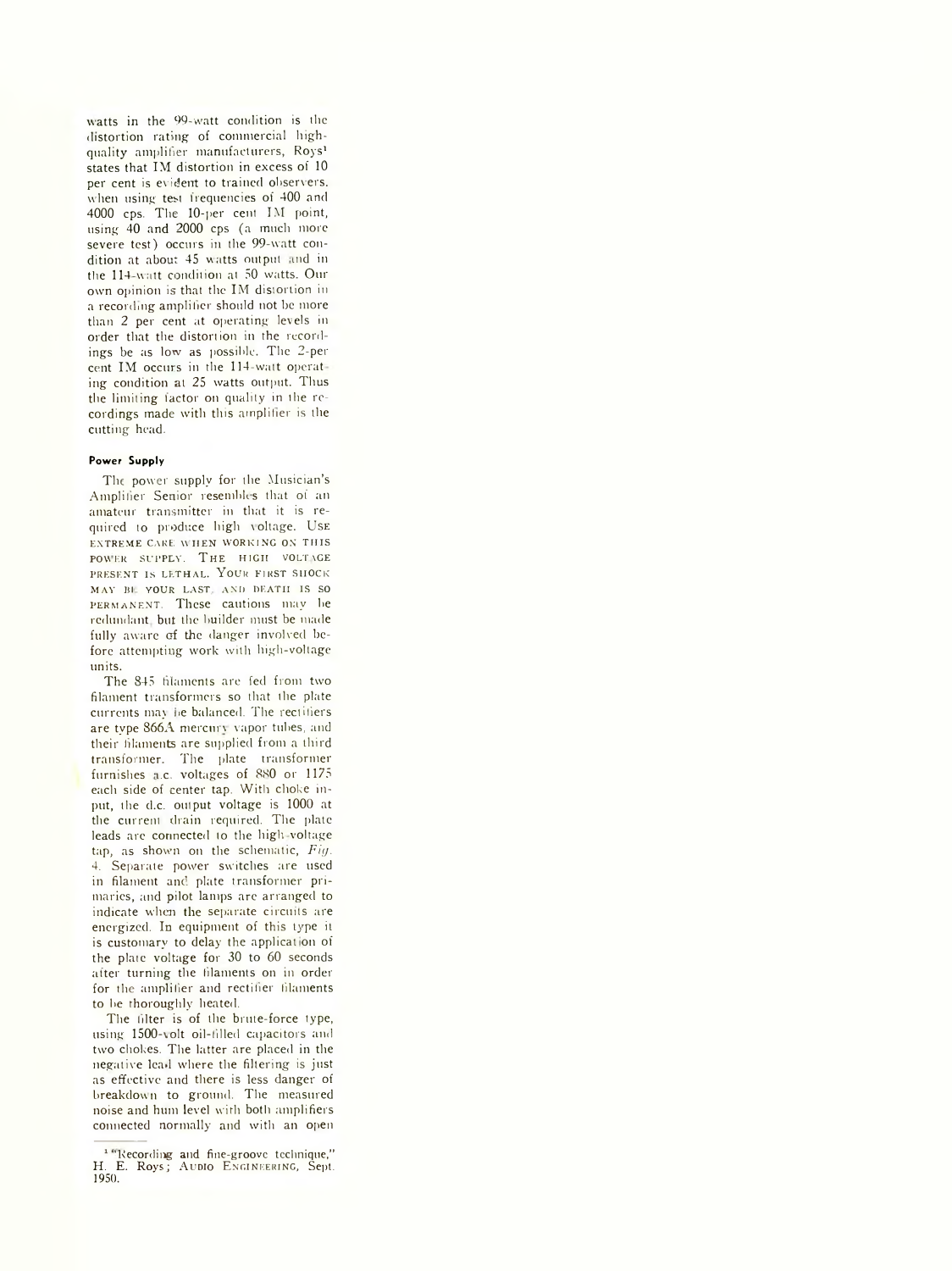grid in the driver amplifier is  $-29$  dbm. or 75 db below 40 watts output. No trouble was experienced with mercury vapor "hash" in the output, and no r.f. chokes were required in the rectifier circuit.

## **Construction**

Generally when one begins to build amplifiers of the power of this one, chassis-type construction is abandoned for the more efficient relay rack. For this unit, two sections are utilized, the amplifier proper being 834 in. high and the power supply 14 in. The total rack space occupied by the complete system including the driver amplifier, the power amplifier, and the power supplies—is hut  $29\frac{1}{4}$  in. All equipment for a complete disc recording system may lie placed on a single six-foot rack, with microphone inputs, preamplifiers, equal izers, mixers, and FM tuner, and a VU meter panel.

As will be seen from *Fig.* 1, the amplifier proper is quite simple in layout. Viewed from the rear, the output transformer is on the left, the input transformer on the right. The upper left terminal strip is the output connection, while the input terminal strip is at the upper right. The 845's are mounted in an inverted  $3 \times 5 \times 7$  chassis, with a 6-prong male plug being used for the filament connections (3 leads for each tube because of the center tap). The plug at the right is for the highvoltage plate supply. The plate current balancing potentiometer  $R_g$  and the bias resistor  $R_{10}$  are mounted within the inverted chassis, although not visible in the photograph. Access to the balance control is through a hole in the front panel, it should be pointed out that accurate plate-current balance does not affect bass response as much as it does the hum and IM distortion. The feedback resistors are mounted on a strip attached to the input transformer.

Layout of the power supply is equally simple. A chassis  $3 \times 7 \times 15$  is fastened to a 14-in. rack panel, as shown in *Fig.* 3. The plate transformer, (wo 845 fils ment transformers, and the filter capacitors are mounted on what is normally the top of the chassis, while the filter chokes and the filament transformer for the S66A's are mounted inside. The mounting of the rectifier tubes is so arranged as to leave space for the driver amplifier power supply. The two jacks shown are for measuring plate currents in the amplifier tubes.

The small junction box at the lower left of *Pig.* 3 mounts the cutter and speaker outputs, and a panel-mounted switch transfers the 40-watt output from the cutting head to a speaker, or terminates the output on the resistors shown along the base panel. All high-voltage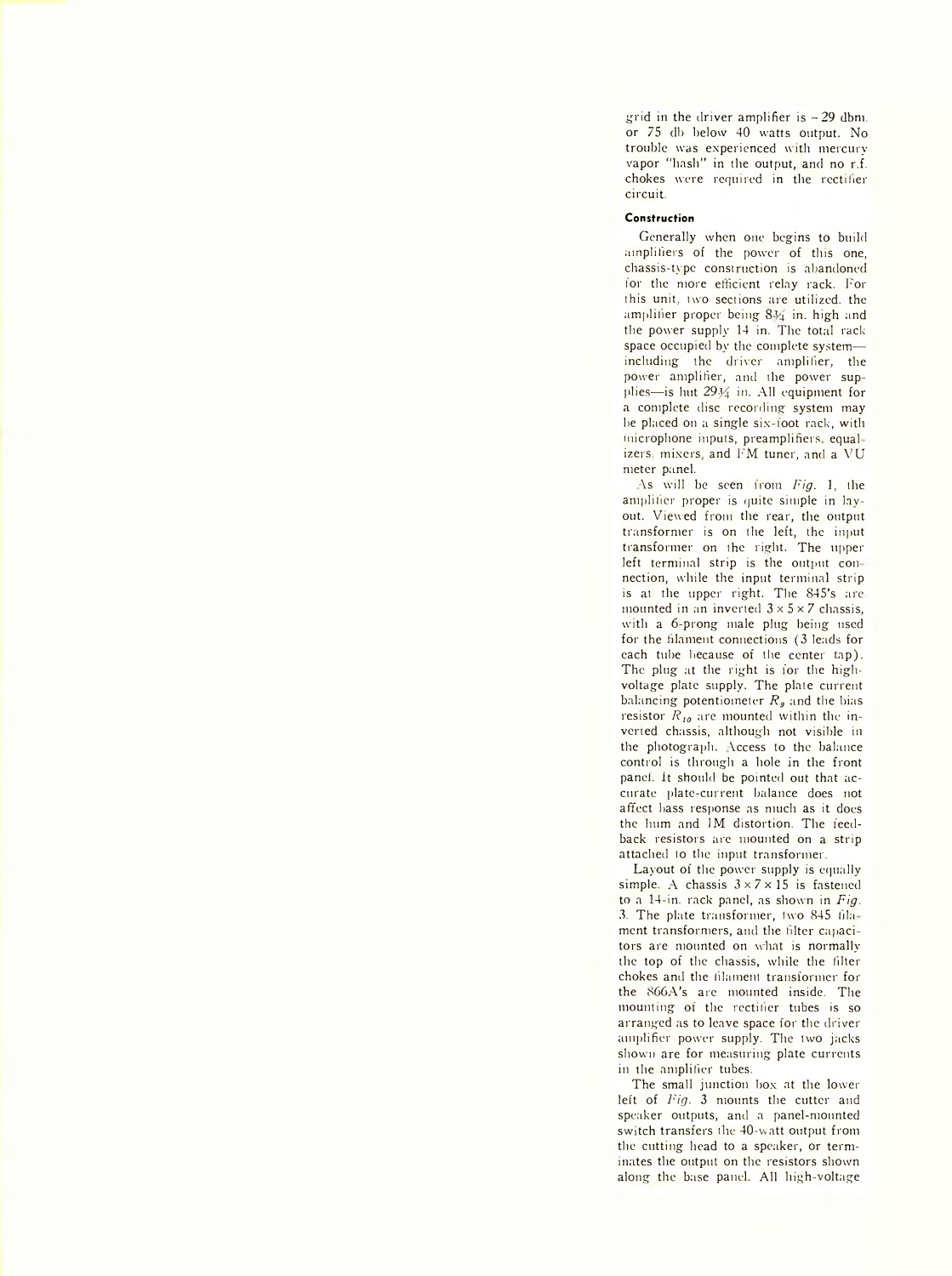terminals on both the plate and output transformers are covered by a Bakelitc strip, and safety caps are used on the rectifier tubes. These safety precautions are essential.

### **Performance**

The performance of the complete system indicates that the "big brother" is a worthy companion to the Musician's Amplifier. All tests were made using both amplifiers, and the frequency response is flat within 0.5 db from 20 to 35,000 cps. The amplifiers together will pass square waves with no ring, distortion, or roughness on the top up to a 10,000-cps fundamental. This means that the frequency response is reasonably flat and the phase shift is linear up to at least 200,000 cps. Furthermore, there is no transient oscillation. The absolute gain of both amplifiers is 84 db.

The IM distortion, using 40 and 2000 cps, is shown in *Fig.* 5. These values arebased on power as read on the IM-Set



**Fig. 5. Intermodulation distortion curve for 50-watt amplifier, using frequencies of 40 and 2000 cps with a level difference of 12 db.**

meter, and not upon equivalent sineware power. It will be evident that at normal listening levels—say up to 2 watts—that the IM distortion is too low to measure. It is no more than 2 per cent up to 25 watts output, while at 40 watts the IM distortion is about 5 per cent. The 8-per cent point appears at about 47 watts and distortion does not climb rapidly until about 60 watts.

While the Senior amplifier was intended for making disc recordings, the authors were pleased by its performance as a playback amplifier when playing recordings which had just been cut. \ isitors to the Audio Fair confirmed those opinions, and many made mention of the "cleanness" of sound. This is the result of two factors: the tremendous reserve of power, and the low intermodulation distortion even at high power levels. *Crescendo* and *fort'ssimo* passages are handled with effortless ease. The user should be cautioned, however, not to turn up the gain